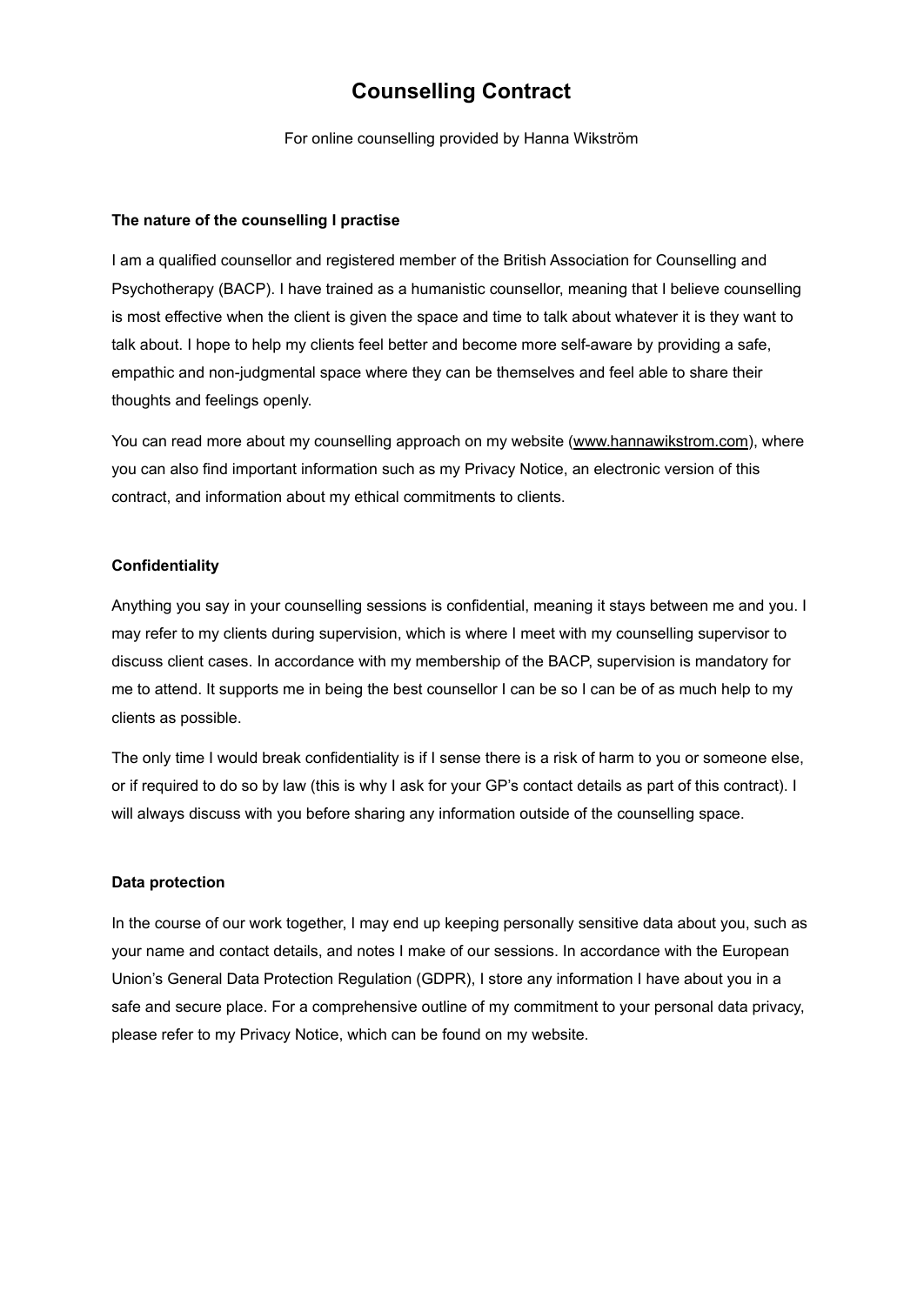## **The online counselling format and practical considerations**

- We will be using the platform zoom for our online counselling sessions, as this is a well-established and reputable online video conferencing tool. If you prefer to use another platform instead, I may need to seek your written permission, depending on the platform suggested (for example, the counselling community does not consider Skype to be as secure as zoom, which might be relevant considering the confidential nature of our conversations).
- I will email you a link to our zoom counselling meeting "room" on the day of our session. You will need a password to enter the meeting, which, for security, I will provide in a separate email.
- With the use of any technology, we might well encounter some hiccoughs: broken internet connections, poor sound or video quality etc. Should our connection fail, or we struggle to hear or see one another for more than 5 minutes, I suggest we move the remainder of that session to the telephone. In this instance, I will close the online meeting and call you on whichever number you have provided me.
- I commit to providing a safe and confidential space for you to talk when we meet virtually. It is your responsibility to ensure you have a similarly confidential space wherever you are, where you can talk without being overheard or interrupted.
- Cyber security is also relevant for us. This includes both of us ensuring whatever laptop or device we use has appropriate malware / virus protection (with the understanding that full cyber security can never be entirely under either of our control). I would also suggest being mindful if anyone else in your household uses your device between counselling sessions, in case confidential information relating to our sessions could be identified without your consent.

# **Practical arrangements**

We have arranged to see each other on a regular basis. Our contract is open-ended, meaning we have not agreed on a set number of total counselling sessions, but will check in regularly to assess how we feel our work together is going.

Each counselling session will be 50 minutes long, at a cost of £55 per session. This is payable via bank transfer within 2 working days of the session (Account no: 24193860 / Sort code: 60-04-23). Our sessions will start and finish at an agreed time; if you arrive late, the session will still end on time.

# **Cancellation policy**

Should you need to cancel or rearrange a session, please provide at least 24 hours' notice. Less than 24 hours' notice will likely incur a charge of the full fee for the missed session. Please contact me by phone (07946110377) or email (contact@hannawikstrom.com) to cancel or rearrange a session.

If I should ever need to rearrange one of our sessions, I will aim to give as much notice as possible ideally over a week so there's time to find an alternative time and/or date, should we wish.